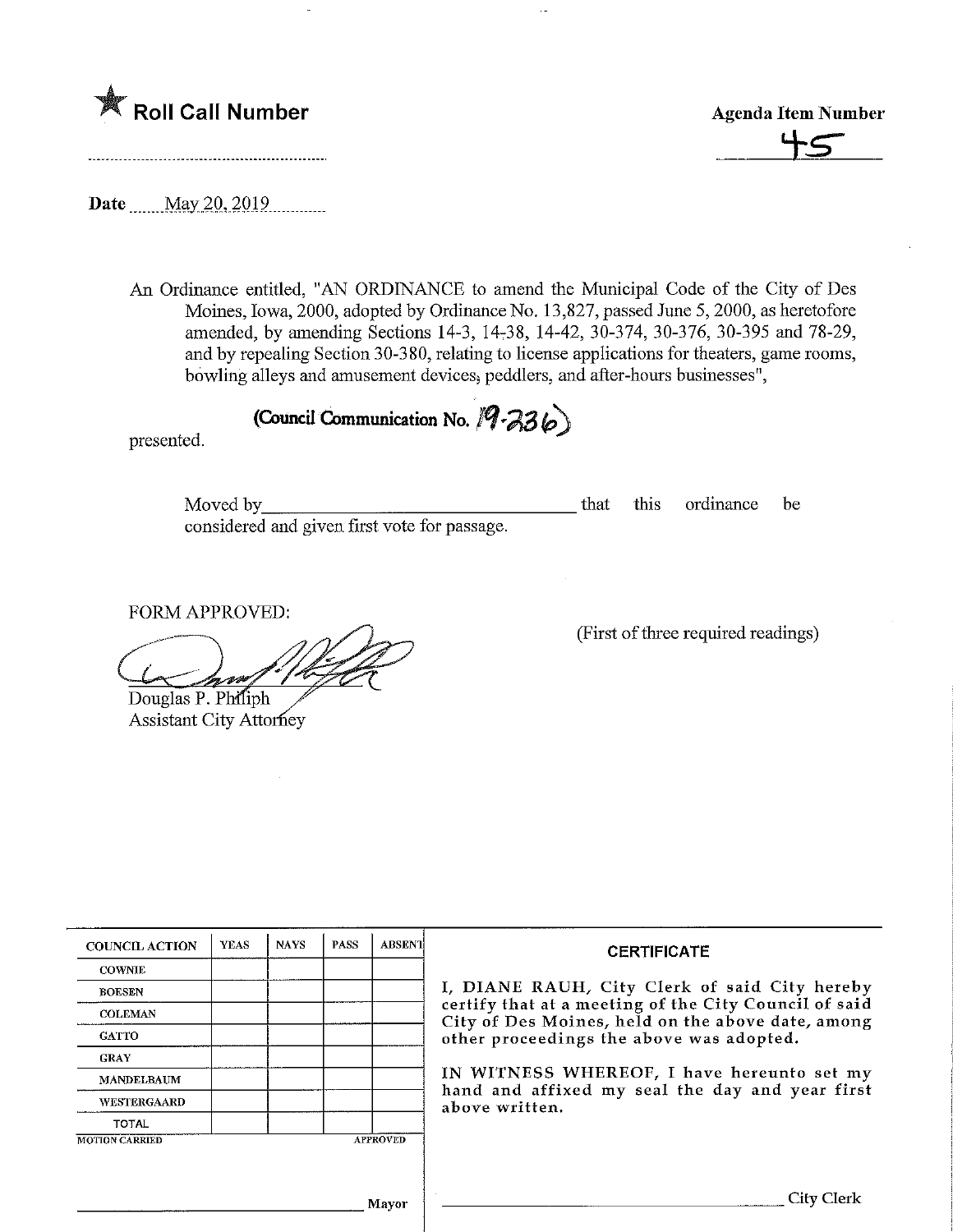# ORDINANCE NO.

AN ORDINANCE to amend the Municipal Code of the City of Des Moines, Iowa, 2000, adopted by Ordinance No. 13,827, passed June 5, 2000, as heretofore amended, by amending Sections 14-3, 14-38, 14-42, 30-374, 30-376, 30-395 and 78-29, and by repealing Section 30-380, relating to license applications for theaters, game rooms, bowling alleys and amusement devices, peddlers, and after-hours businesses.

Be It Ordained by the City Council of the City of Des Moines, Iowa:

Section 1. That the Municipal Code of the City of Des Moines, Iowa, 2000, adopted by

Ordinance No. 13,827, passed June 5, 2000, as heretofore amended, is hereby amended by

amending Sections 14-3, 14-38, 14-42, 30-374, 30-376, 30-395 and 78-29, and by repealing

Section 30-380, relating to license applications for theaters, game rooms, bowling alleys and

amusement devices, peddlers, and after-hours businesses, as follows:

# Sec. 14-3. Application.

- (a) Before any license shall be issued under this article, the person applymg shall do so by making written application to the city clerk, which shall state the business to be licensed, the person to whom the license shall be issued and the amount to be paid.
- (b) In addition to subsection (a) of this section, no theater license shall be issued unless:
	- (1) The applicant gives consent in writing on the application, which consent shall be binding upon the owner, manager, and operator of such theater, that members of the fire and police departments and the building inspector may enter upon the premises without warrant to inspect for violations of the provisions of the city building codes and fire code;
	- (2) The building inspector and the fire chief or their designees shall have inspected the premises and found that they conform to the requirements of the city building codes and fire code and shall have filed a report with the city clerk to such effect; and
	- (3) If the premises are found not to so conform at the time of the application or after .the issuance of a license, the applicant shall be so advised and shall be given opportunity to appeal such finding to the city council which, upon hearing, may allow a reasonable period of time for the premises to be brought to conformance with such codes or, if the city council then or after such period deems the premises sufficiently hazardous to public health or safety, shall direct the denial or revocation of such license and closure of the premises as a theater.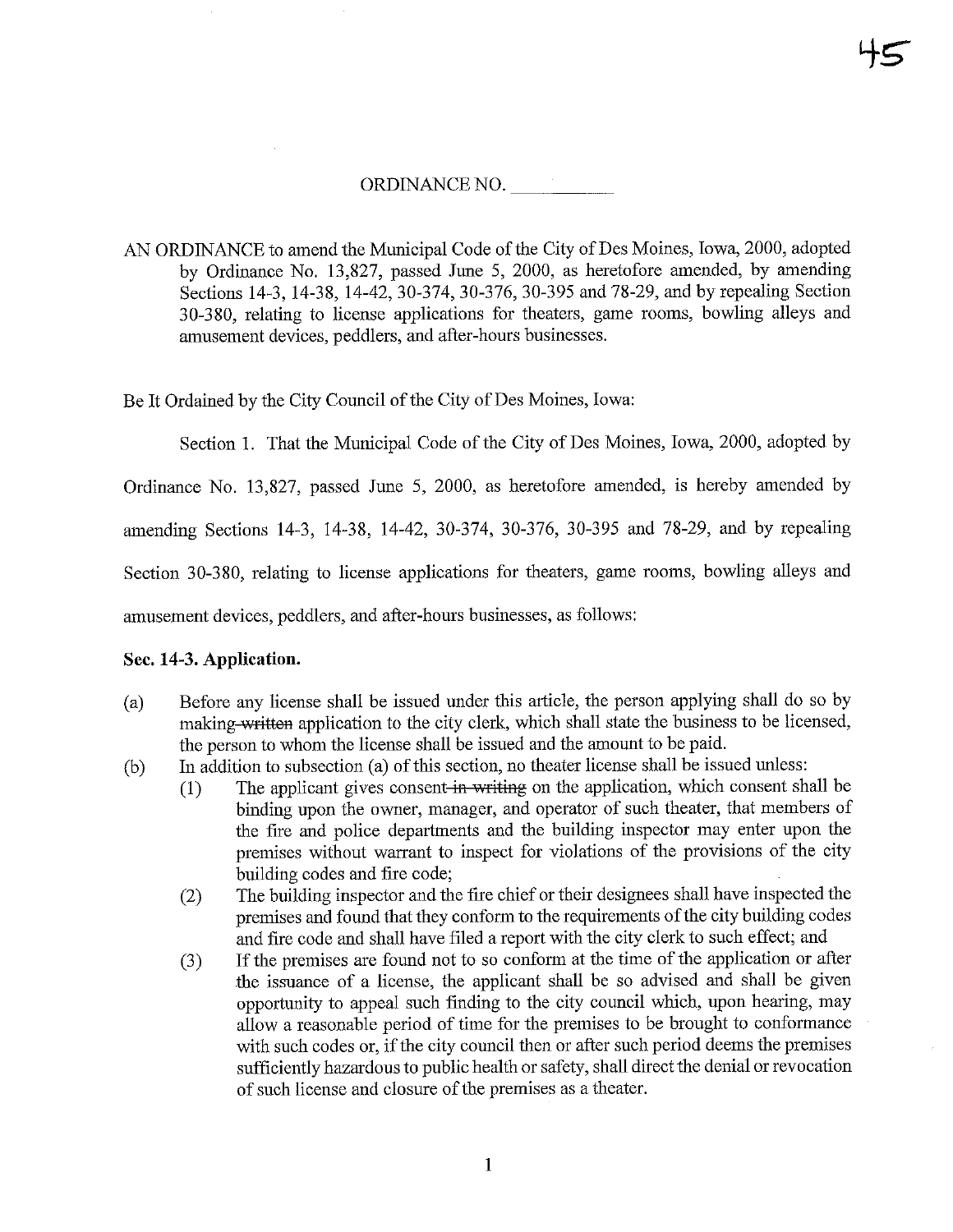#### Sec. 14-38. License required.

- (a) No game room or bowling alley shall be opened, operated or permitted to be opened or operated without the owner first obtaining a game room or bowling alley license from the city council. No other commercial establishment shall permit the operation or use of any coin-operated amusement machine or other amusement games, tables, devices or machines without the owner first obtaining a game room license from the city council. However, a license is not required for a bona fide inoperable machine.
- (b) All applicants for licenses for bowling alleys or game rooms shall apply-in-writing to the city clerk. The city clerk shall forward the application to the appropriate departments for inspections. Upon receipt completion of such inspections reports, the city clerk shall forward the application along with the inspection reports or summaries thereof to the city council for approval. If the city council finds that the applicant has fully complied with all the requirements of this article and that the applicant is of good moral character, the city council shall authorize the issuance of a license to the applicant.
- (c) Where the principal business of a commercial establishment has been subjected to and has passed mspection by city building, fire and police departments under this Code or state law, as applicable, the requirement of inspection before issuance of a license pursuant to this article shall be deemed satisfied.
- (d) Where the operation of coin-operated amusement machines is only incidental to the principal business activity of the commercial establishment, fire and building inspections required by this section need only be conducted in and about that portion or room of the commercial establishment wherein the coin-operated amusement machine or machines are actually located.
- (e) All applications shall be made in the name of the owner of the business, whether an individual, a partnership, or a corporation, and shall contain the following:
	- $(1)$  The full name, residence address, business address, date of birth and social security number of the applicant and, where the applicant is a partnership or corporation, of the partners or officers.
	- (2) The Iowa Division of Criminal Investigation criminal history report-arrest record and the criminal record of the applicant, if any, or of each partner or corporate officer, as applicable.
	- $(3)$   $\longrightarrow$  A statement that the applicant is of good moral character.
	- (43) If the applicant is a corporation, the name of the corporation shall be set forth exactly as shown in its articles of incorporation together with the names and residence addresses of each of the officers, directors, and each stockholder holding more than ten percent of the stock of the corporation. If the applicant is a partnership, the application shall set forth the name and the residence address of each of the partners, including limited partners. If one or more of the partners is a corporation, the subsections of this section pertaining to a corporate applicant apply.
	- $(54)$  The name and address of the owner of the building where such game room or bowling alley will be located.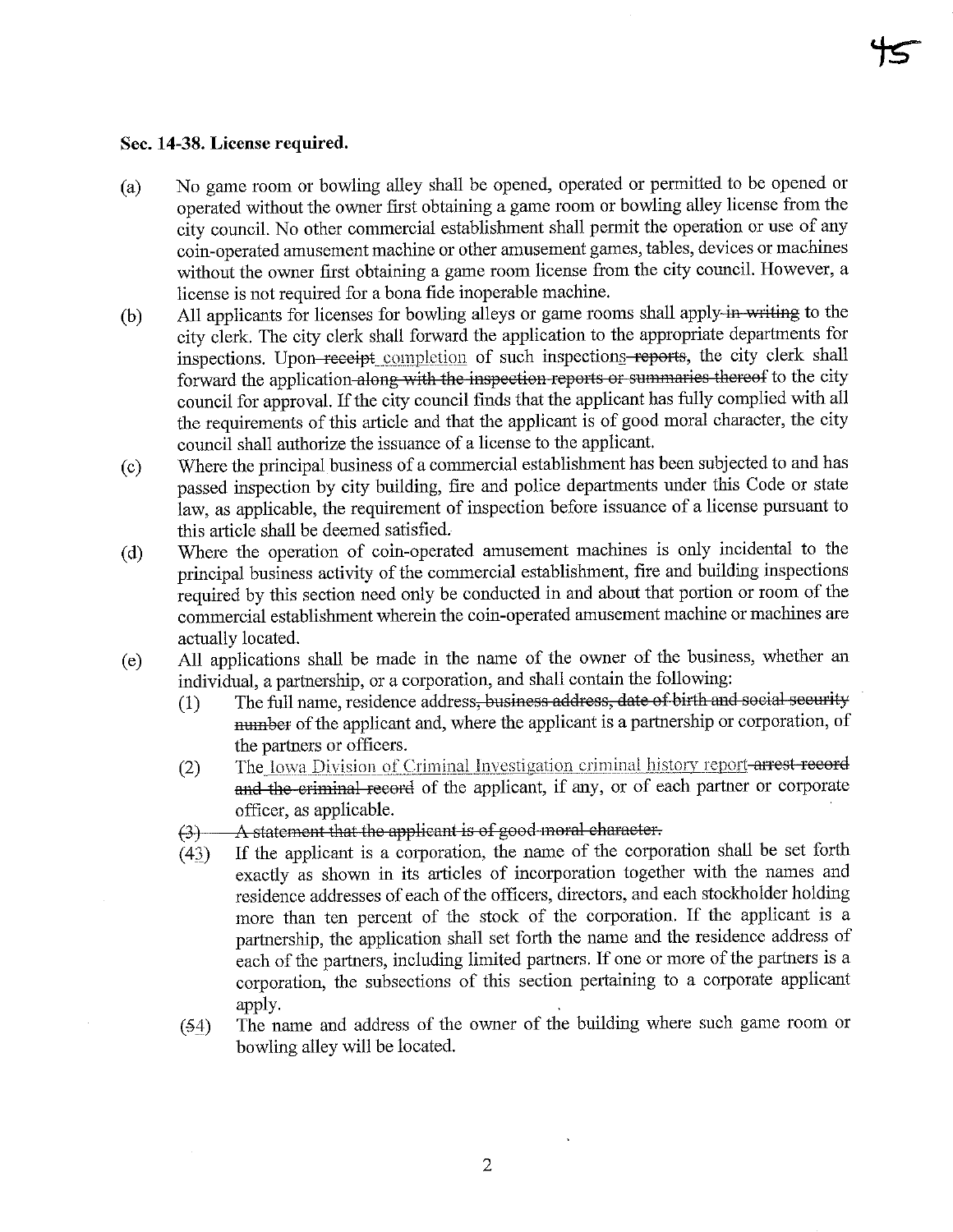- $(f)$  In addition to the information contained in the application described in subsection (e) of this section, an application made by an applicant whose business establishment features machines or devices of the type described in subsection  $14-39(a)(1)$  of this article shall contain the following additional information:
	- (1)—The two previous residence addresses immediately prior to the present address of the applicant; where the applicant is a corporation or partnership, the two previous residence addresses of the managing partner or principal executive officer, as applicable.
	- (25) The height, weight and color of eyes and hair of  $A$  copy of a government-issued )hoto ID of the applicant or of the managing partner or principal executive officer of the corporation, as applicable.
	- \_(3-)—The businosB, occupation, or employment of the applicant, or of the managing partner or principal executive officer of the corporation, as applicable, including location thereof, for the three years immediately preceding the date of application.
	- (4)—The game room or similar license history of the applicant or of the managing partner or principal executive officer of the corporation, as applicable; whether such person, in previously operating in this or another city or state under license, has had such license revoked or suspended or has been adjudged in violation of this article, the reason therefor, and the business activity or occupation subsequent to any such action of suspension or revocation or judgment.
	- (^6) All information required in this subsection of any applicant shall also be provided for every person who, directly or indirectly, has any right or responsibility to participate in the management or control of the business to be conducted at the premises of the proposed game room or bowling alley.
	- $(67)$  Certified copies Copies of any lease or rental agreement governing the applicant's rights in such building.
	- (78) Such other identification and mformation necessary to discover the tmth of the matters required in this subsection to be set forth in the application as may be required by the city clerk.
- $(g)$  Every application for a license under this article shall be verified under oath by the applicant or, if the application is in the name of a partnership or corporation, by the managing partner or principal executive officer of the corporation as applicable.

# Sec. 14-42. Posting of license.

The license issued by this article shall be enclosed by the licensee in a suitable frame, having a clear glass face and substantial wood or metal back, so that the whole of the license may be seen therein. It shall be posted at all times and displayed m a conspicuous place in the principal room or place of the premises where the licensed business is carried on, so that all persons visiting the room or place may readily see it.

### Sec. 30-374. License application.

(a) All applicants for an after-hours business license shall apply-in-writing to the city clerk. Upon receipt of the application by the city clerk, the application information shall be forwarded to the chief of police or his or her designee, who shall conduct an investigation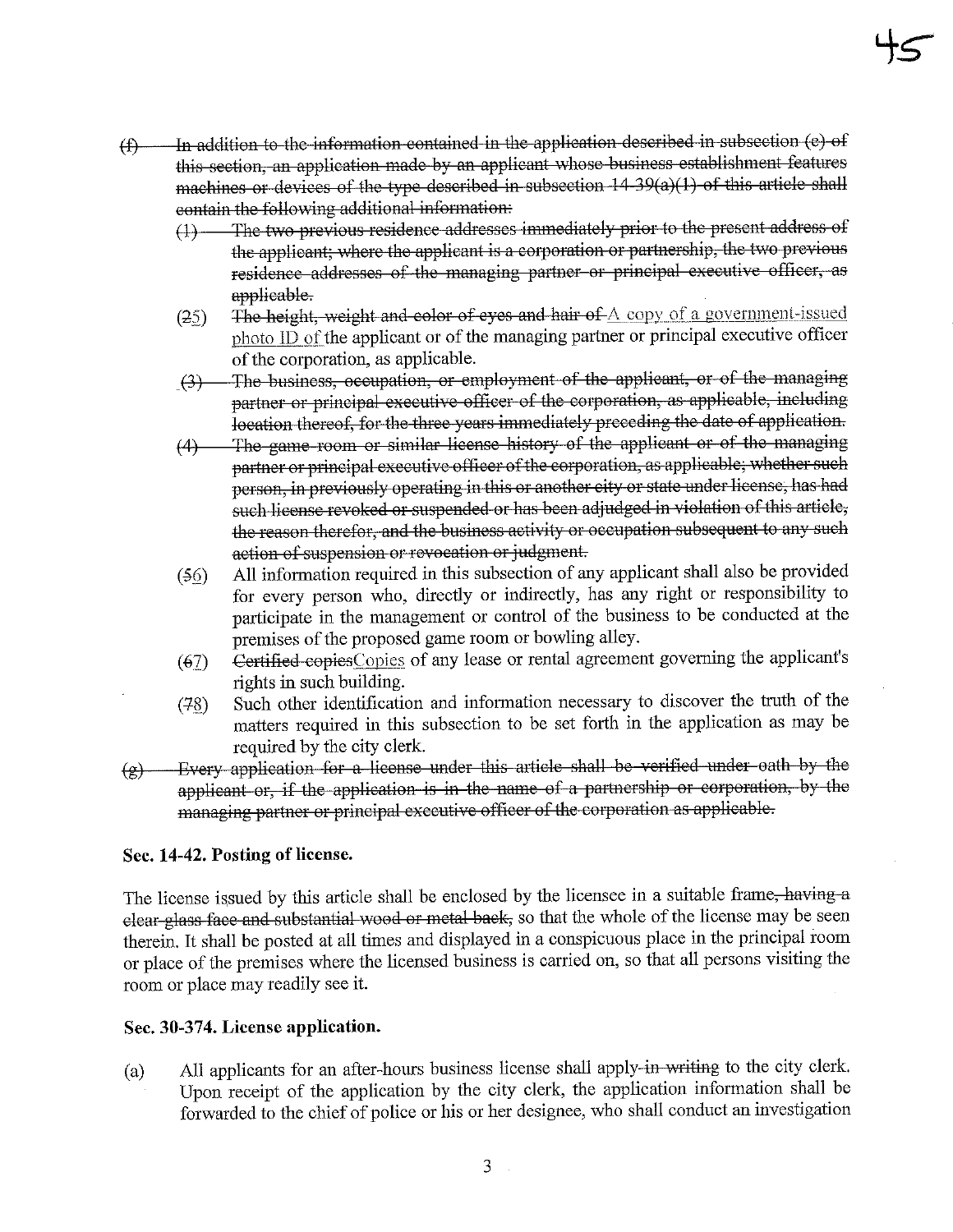and shall submit a written report on the applicant as to the truth of the facts averred in the application. It shall be the duty of the building official, zoning enforcement officer and the fire chief or their designees to inspect the premises to determine if they conform to the city's requirements. and no license or permit shall be approved until or unless a report has been filed with the city clerk by such officers.

(b) All applications shall be made in the name of the owner of the business, whether an individual, a partnership, or a corporation, and shall contain the following:

- (1) The full name, residence address, business address, date of birth and social security number Iowa Division of Criminal Investigation criminal history report, copy of government-issued photo  $ID$  of the applicant and, when the applicant is a partnership or corporation, of the partners or officers.
- (2) If the applicant is a corporation, the name of the corporation shall be set forth exactly as shown in its articles of incorporation together with the names and residence addresses of each of the officers, directors, and each stockholder holding more than ten percent of the stock of the corporation; if the applicant is a partnership, the application shall set forth the name and the residence address of each of the partners, including limited partners. If one or more of the partners is a corporation, the subsections of this section pertaining to a corporate application apply.
- (3) The name and address of the owner of the building where such after-hours business will be located.
- (4) A sketch or diagram of the proposed licensed premises showing the boundaries and locations of entrance and exits of buildings and parking lots and indicating the address of the proposed licensed premises, street names and abutting addresses.
- $(5)$  A copy of a valid Iowa sales tax permit for operation of the after-hours business.
- (c) Upon receipt of departmental inspections and if the city clerk finds that the applicant has fully complied with all requirements of this article and all applicable ordinances and codes regulating fire, buildings, health and zoning and that the applicant is of good moral character, the city clerk shall approve the application and shall issue the after-hours business license.

# Sec. 30-376. Renewal application.

- (a) Upon receipt of an application for the renewal of an after-hours business license, the information shall be forwarded to the chief of police or his or her designee, who shall conduct an investigation and shall submit a written report on the applicant as to the truth of the facts averred in the application.
- (b) Inspection of the premises will be the same as under section 30-374 of this chapter.

# Sec. 30-380. Numbering of licenses and retention of stub. Repealed by Ord. No. 15,---

All licenses issued under this division will be numbered, and the city clerk shall keep a duplicate thereof.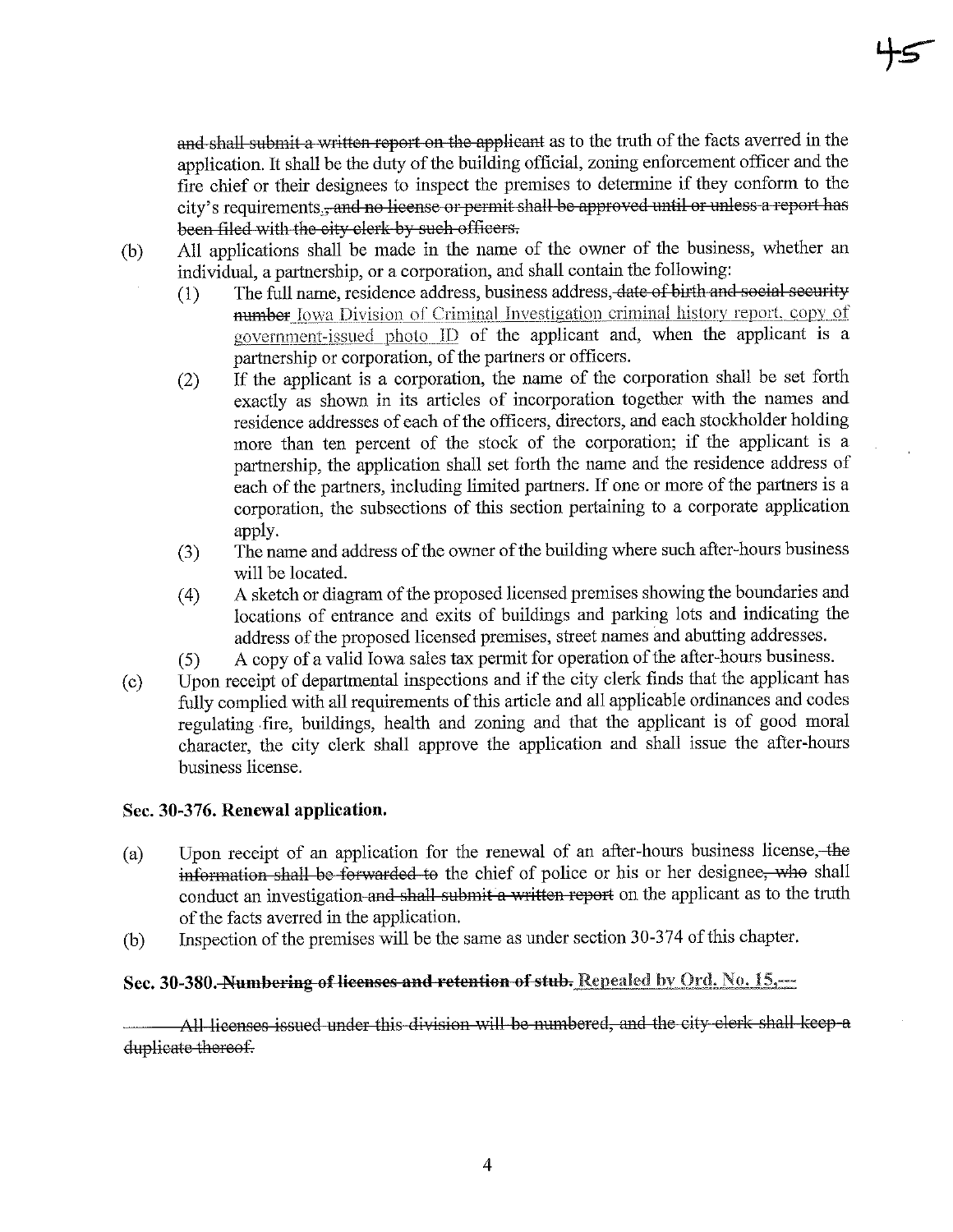#### Sec. 30-395. Procedures for suspension, revocation, or civil penalty.

- (a) Whenever the city council finds that the licensee or his or her employees or agents has furnished any false information required under this article or has violated or failed to comply with any of the requirements of this division, any other chapter of this Code, or state law pertaining to the after-hours business, the city council may, impose a civil penalty of up to \$500.00 upon the licensee and/or suspend or revoke the license.
- (b) No civil penalty, suspension or revocation shall issue except upon notice delivered to the licensee by mailing notice in the regular mail, addressed to the licensee at the licensed premises, a minimum of ten days prior to the date set for hearing before the council. Such notice shall inform the licensee of the time, date and place of hearing and shall set out briefly the reasons therefore.
- (c) If, after such hearing, the city council makes a finding based on substantial evidence that a violation of this chapter or another chapter of this Code or state law did in fact take place as alleged, the city council may impose an appropriate civil penalty and/or suspend or revoke the license; the determination of whether to impose a civil penalty and/or suspend or revoke such license shall be in the discretion of the city council and shall be dependent upon the circumstances surrounding the violation and its severity.
- (d) A licensee whose license has been revoked shall not be eligible for another such license for a period of two years after such revocation.
- (e) Failure to pay a civil penalty imposed by the city council within 30 days of the resolution imposing such penalty if not stayed by appeal shall result in an automatic suspension of the after-hours business license for 20 calendar days. The city clerk shall issue a suspension order and the 20 days suspension shall commence at 6:00 p.m. one day following service of the order by-ordinary mail to the last known address of the license holder personal service to the license holder or by posting on the main entrance to the business premises.

#### Sec. 78-29. Application for license.

An application in writing shall be filed in person with the city clerk for a license required under this article. The applicant shall provide the following information:

- (1) applicant's name, e-mail address, if any, and local phone number or cell phone number;
- (2) permanent and local address, business address, business e-mail address, and phone number, if any;
- (3) physical description and a govemment-issued photo I.D.;
- (4) applicant's employer, if any, and the employer's address, e-mail address, and phone number, if any;
- (5) the nature of the applicant's business;
- $(6)$  the last three places of such business;
- (7) the length of time sought to be covered by the license;
- (8) applicant's federal identification number and the federal identification number for any business applicant is peddling under as an agent, employee or otherwise;
- (9) an Iowa sales tax permit number or a letter from the Iowa Department of Revenue confirming a sales tax permit is not required;